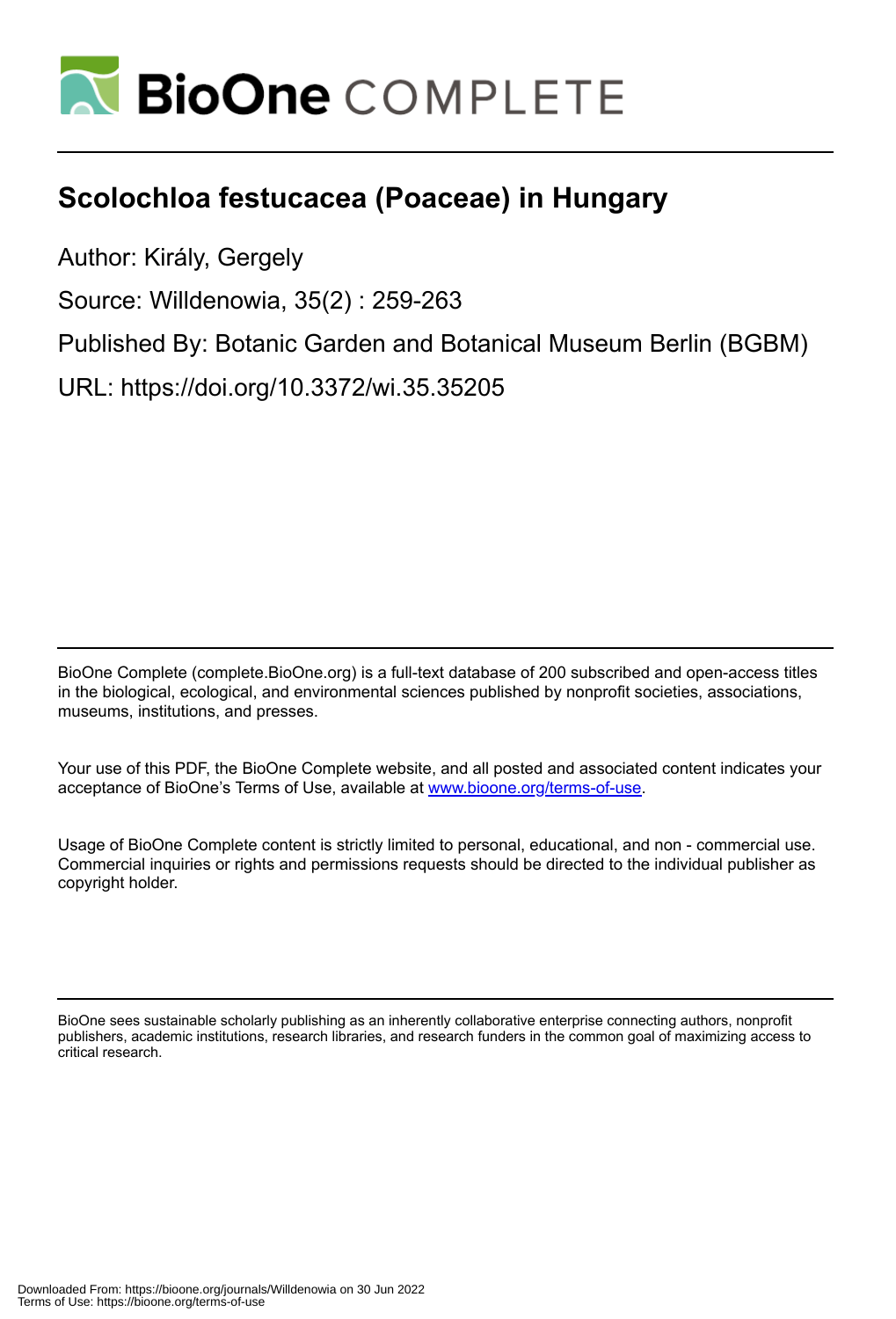## GERGELY KIRÁLY

# *Scolochloa festucacea (Poaceae)* **in Hungary**

#### **Abstract**

Király, G.: *Scolochloa festucacea (Poaceae)* in Hungary. – Willdenowia 35: 259-263. – ISSN 0511- 9618; © 2005 BGBM Berlin-Dahlem.

doi:10.3372/wi.35.35205 (available via http://dx.doi.org/)

The discovery of the circumboreal grass *Scolochloa festucacea* in Hungary, which is also its first known locality in the entire Carpathian Basin, is documented. Only one population was found, near Földsziget in the western fen basin of the Hanság region in NW Hungary. The locality, where it grows as a dominant, stand-forming species in an area of c. 10 hectare, is one of the low elevation refugia of the boreal flora in Central Europe, indicating the relict character of its Hungarian occurrence.

In 2004, during the floristic mapping of Hanság region (Kisalföld, NW Hungary), a sizeable population of *Scolochloa festucacea* (Willd.) Link was found near the settlement of Földsziget. This species has not been recorded previously from Hungary nor from the Carpathian Basin. The newly discovered population is situated in a distance of 300 km from its previously known range. The plants could be identified as *Scolochloa* without difficulty with the help of Conert (2000), Haeupler & Muer (2000) and Jäger & Werner (2002). The genus *Scolochloa* Link had been considered as unispecific (Conert 1992, 2000), until recently a new species, *S. marchica,* was described from NE Germany, which apart from cytological variations differs from *S. festucacea* mainly in the morphology of the spikelets (Düvel & al. 2001). The Hungarian population clearly belongs to *S. festucacea,* in spite of the short apical lemma teeth, which somewhat remind at *S. marchica* (H. Scholz ex litt.).

*Scolochloa festucacea* occurs in boreal and sub-boreal region of North America and Eurasia. In Europe it is present in Germany, Poland, the Baltic countries, Sweden, Finland, the Ukraine and Russia, and it has an isolated occurrence in the Caucasus (Conert 1992, Hultén & Fries 1986). It inhabitats swamps, oxbows and riverbanks of slow water-courses, where it is often stand-forming (Komarov 1934, Hitchcock 1950, Parish & al. 1996, Tutin 1980, Hultén & Fries 1986, Düvel & al. 2001).

In the Central European part (Germany and Poland) of its hitherto known range *Scolochloa festucacea* is considered a rare species. The closest occurrence to Hungary is in the northern foothills of the Carpathians (Haeupler & Schönfelder 1989, Benkert & al. 1996, Zajac & Zajac 2001). An adventive occurrence was found in Bavaria at similar latitude (Jäger & Werner 2002). South of this, the species is known only in the Caucasus. The Hungarian locality 300 km southwest from the margin of the continuous distribution and furthermore at a comparatively low elevation is thus remarkable.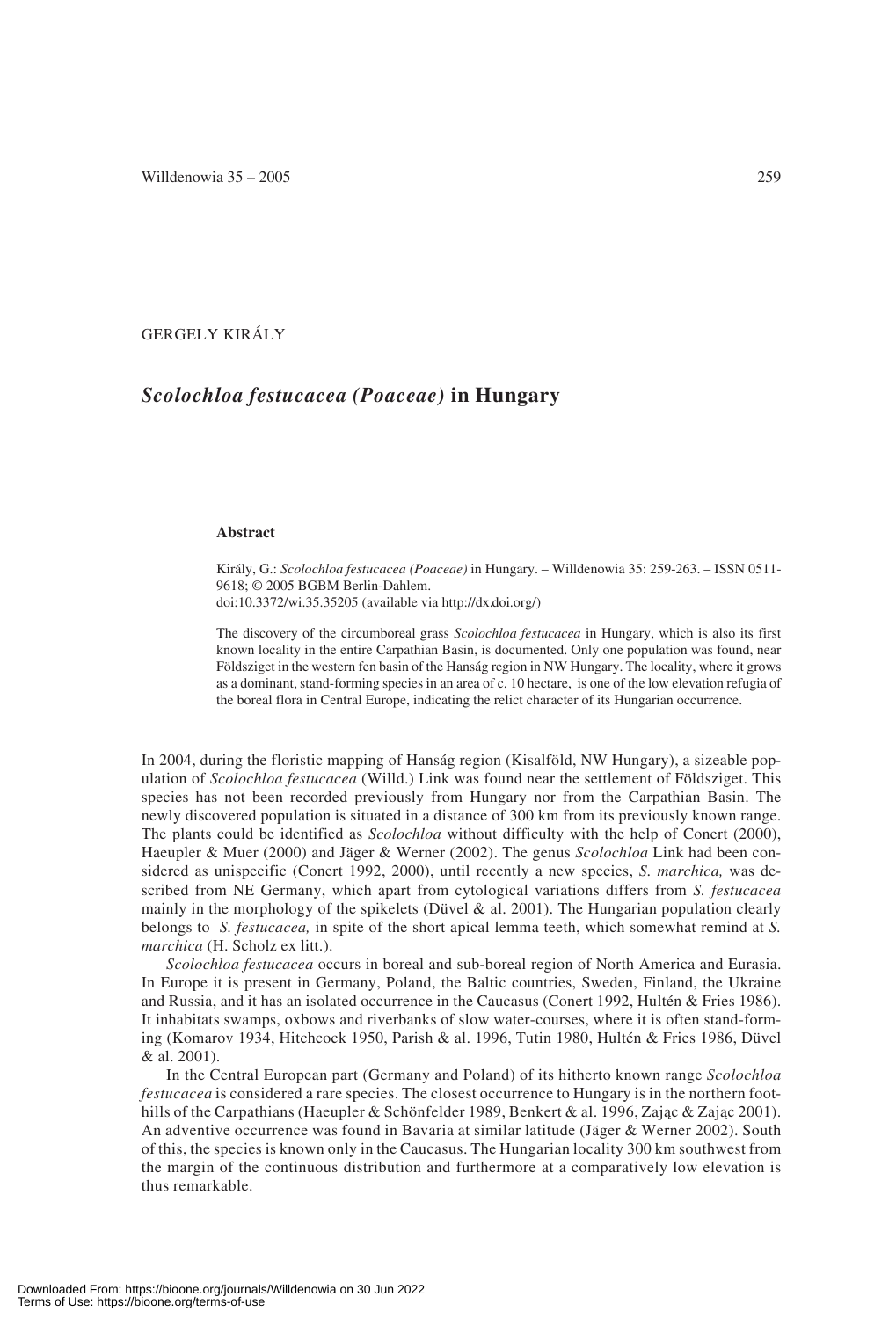

260 Király: *Scolochloa festucacea (Poaceae)* in Hungary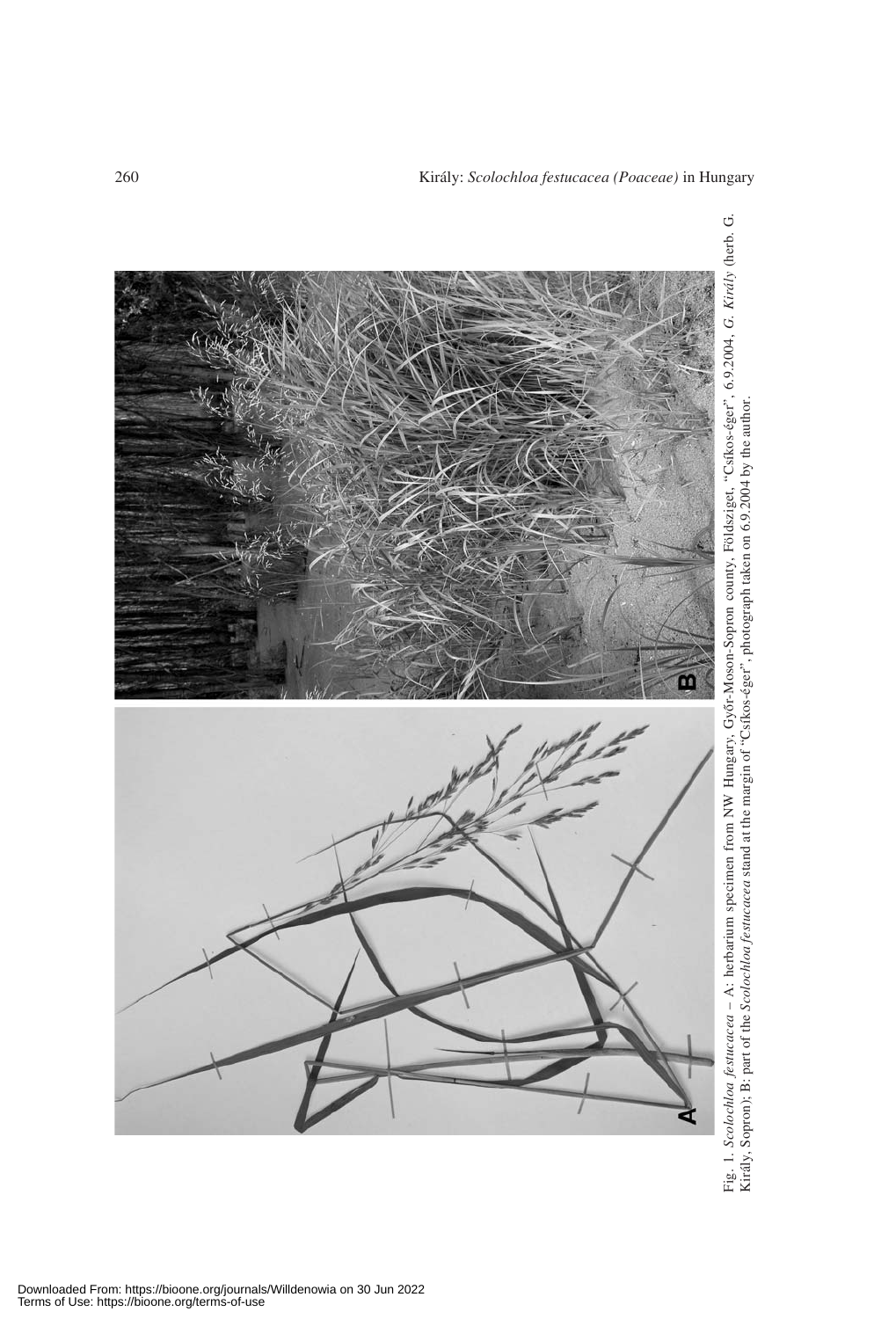### Willdenowia  $35 - 2005$  261

*Habitat characteristics of the Hungarian population.* – The locality of *Scolochloa festucacea* is situated in the lowest elevated part of the Kisalföld (Lesser Hungarian Plain) region, in the western fen basin of Hanság. Marsh and fen associations (such as large sedge communities, tall herb communities and reed beds), small alder bog forests and cultivated forests represent the actual vegetation of this region. The stand near the settlement Földsziget, at the margin of the Csíkos-éger forest has an altitude of 113 m above sea level and the water level is permanently high (30-120 cm in May). An area of 10 hectare is covered by an almost continuous stand of *Scolochloa festucacea,* partly surrounded by Glycerietum, partly forming the herb layer of planted Euramerican poplar (*Populus ×canadensis* Moench) forest (Fig. 1B.). Relevés prepared in *S. festucacea* stands (Table 1) have only frequent hygrophilous species with low abundance values *(Carex riparia, Iris pseudacorus, Phragmites australis).* It is remarkable that *Scolochloa festucacea* and *Glyceria maxima* do not occur in common stands, although their habitus and habitat requirements are similar and their occurrences adjoin. Characteristics of the association and the typical accompanying species of the Hanság population of *Scolochloa* do not differ significantly from German populations (Düvel & al. 2001). According to Komarov (1934), Conert (2000) and Jäger & Werner (2002), *S. festucacea* flowers in June-July, but the Hanság population was in the middle of its flowering period at the beginning of June 2004.

Hanság region in its original state, before drainage started in the 19th century, was a sizeable low elevation refugia of the boreal flora in southern Central Europe. Still at the beginning of the

| Table 1. Relevès prepared in the population of <i>Scolochloa festucacea</i> in Hungary, Győr-Moson-Sopron           |
|---------------------------------------------------------------------------------------------------------------------|
| county, 2 km west from Földsziget settlement, "Csíkos-éger" on 9.6.2004; size of the releves: $5 \times 5$ m        |
| $(25 \text{ m}^2)$ ; depth of water in the releves: 1: 20-50 cm; 2: 0 cm, 3: 20-30 cm; 4: 10-40 cm; 5: 20-50 cm; 6: |
| 10-40 cm: 7: 0-20 cm: 8: 0-30 cm: 9: 20-50 cm: 10: 5-30 cm.                                                         |

| Number of releve          | 1      | $\overline{2}$ | 3                | $\overline{4}$       | 5              | 6                    | 7                    | 8                    | $\mathbf{Q}$   | 10             |
|---------------------------|--------|----------------|------------------|----------------------|----------------|----------------------|----------------------|----------------------|----------------|----------------|
| Total percent cover       | 85     | 100            | 90               | 70                   | 100            | 90                   | 95                   | 95                   | 100            | 100            |
| Bidens frondosa           | $^{+}$ | $^{+}$         | $^{+}$           |                      |                |                      |                      |                      |                |                |
| <b>Butomus</b> umbellatus |        |                |                  | 1                    | $^{+}$         | 1                    | 1                    |                      |                |                |
| Calystegia sepium         |        |                |                  | $\cdot$              | $\cdot$        |                      | r                    |                      |                |                |
| Carex riparia             | 1      |                |                  | $\overline{c}$       | $^{+}$         | 1                    | $\overline{c}$       | $^{+}$               | 1              | 3              |
| Epilobium hirsutum        |        |                |                  | $\cdot$              |                |                      |                      | $^{+}$               |                |                |
| Glyceria maxima           | 1      |                |                  | $^{+}$               |                |                      |                      |                      | 1              | $^{+}$         |
| Humulus lupulus           | $\pm$  |                |                  | ÷.                   |                |                      |                      |                      |                |                |
| Iris pseudacorus          | 1      | $+$            | $\overline{2}$   |                      |                | 1                    |                      |                      | $\overline{c}$ | 1              |
| Lemna gibba               |        |                |                  | (5)                  |                |                      |                      |                      |                |                |
| Lemna minor               |        |                |                  | $\ddot{\phantom{0}}$ | (2)            | (2)                  | (2)                  | (2)                  | (2)            | (3)            |
| Lysimachia vulgaris       |        |                |                  | $\cdot$              |                |                      | $+$                  | $\ddot{\phantom{0}}$ |                |                |
| Oenanthe aquatica         |        |                |                  | $^{+}$               |                |                      |                      | 1                    |                | $^{+}$         |
| Persicaria hydropiper     |        |                |                  | $\pm$                | $\overline{+}$ |                      | $\ddot{\phantom{0}}$ | $^+$                 |                | $+$            |
| Phragmites australis      |        |                |                  | ł.                   | 3              | $\mathcal{E}$        | $\overline{2}$       |                      |                | $\overline{c}$ |
| Poa trivialis             |        |                |                  | ×                    |                |                      | $\mathbf{r}$         |                      |                |                |
| Ranunculus sceleratus     |        |                |                  | $^{+}$               |                | $+$                  | $^{+}$               | $^{+}$               |                |                |
| Rorippa amphibia          |        |                |                  | $\ddot{\phantom{a}}$ |                | $\ddot{\phantom{0}}$ | $\cdot$              | $\lambda$            |                | $^+$           |
| Rumex hydrolapathum       |        |                |                  | 1                    |                |                      |                      |                      |                |                |
| Scolochloa festucacea     | 5      | 5              | $\boldsymbol{4}$ | $\boldsymbol{4}$     | 4              | 3                    | $\boldsymbol{4}$     | 5                    | 5              | 4              |
| Solidago gigantea         |        |                |                  |                      | ä,             | $\ddot{\phantom{0}}$ | 1                    | $^{+}$               |                |                |
| Spirodela polyrhiza       |        |                |                  |                      |                | $(+)$                |                      |                      |                |                |
| Stachys palustris         |        |                |                  |                      |                |                      |                      |                      | $^+$           |                |
| Symphytum officinale      | $^{+}$ | $^{+}$         | $^{+}$           |                      | ٠              | ٠                    |                      | $^{+}$               | $^{+}$         | $^{+}$         |
| Typhoides arundinacea     |        |                |                  |                      | $^{+}$         | $+$                  |                      |                      |                | 1              |
| Veronica catenata         |        |                |                  |                      |                |                      | $^{+}$               | $+$                  |                |                |
|                           |        |                |                  |                      |                |                      |                      |                      |                |                |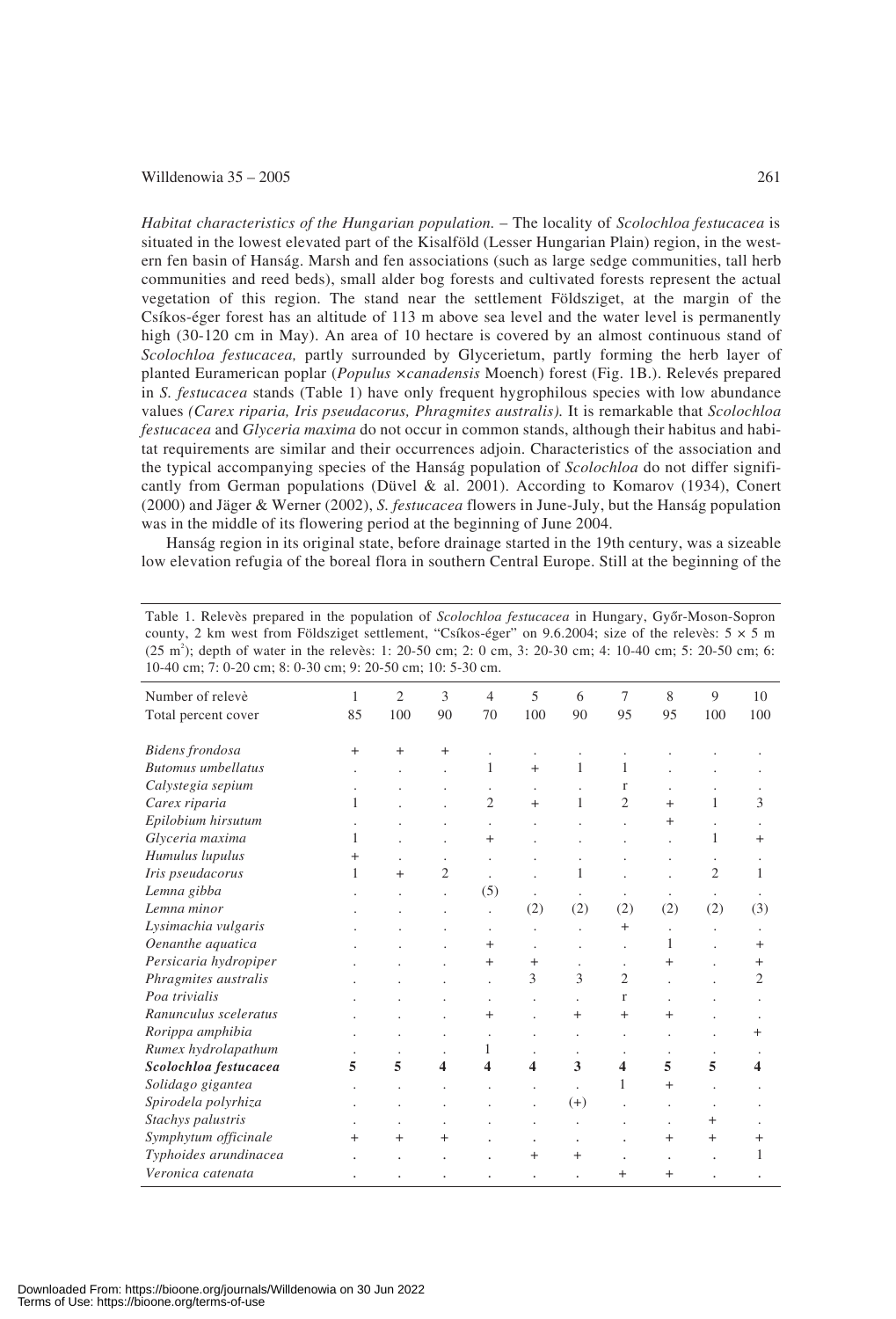19th century the close surroundings of Földsziget had a permanently high water level and the presence of peat fens as well as floating mats is most likely on the basis of available data (Kövér 1930, Zólyomi 1931, 1934). In the course of gradual drainage, the Hanság basin and the territory of Csíkos-éger became significantly drier and some relict species became extinct during the 19th century (e.g. *Vaccinium oxycoccos, Utricularia bremii*), other during the 20th century (e.g. *Salix pentandra, Betula pubescens*). At present, *Calamagrostis canescens, Carex elongata, Hottonia palustris, Urtica kioviensis* and *Thelypteris palustris* are the more important remains of the former bog flora.

The Hanság population of *Scolochloa festucacea* inhabits the area with the highest water level. In addition, its intensive vegetative reproduction might have helped it to survive. The closed, practically empty anthers of examined specimens from Hanság even indicate exclusive vegetative reproduction and supports corresponding considerations by Smith (1973) and Düvel & al. (2001).

The probability of a recent introduction of *Scolochloa festucacea* in the Hanság region can be considered very low, because the locality is situated in the Austrian-Hungarian borderland and was therefore inaccessible until 1990. Since then, it is part of the strictly protected core area of the Fertő-Hanság National Park. Strong indication for the presence of the species in the middle of the 20th century provide records of a *"Calamagrostis pseudophragmites"* by Járai-Komlódi (1959), who carried out phytosociological studies in that area and prepared relevés exactly at the present locality in reed and large sedge communities. Although no vouchers were collected by Járai-Komlódi, this determination is definitely erroneous, as that species is absent from the Hanság region and has significantly different habitat requirements and may well be a misidentification for *S. festucacea*.

It can be fairly safely concluded that the character of the habitat of *Scolochloa festucacea* in the Hanság region, as a moorland and low elevation boreal refugium, although extremely damaged, provides strong indication for the relict character of its isolated southermost Central European occurrence.

*Voucher specimens.* – Hungary, Győr-Moson-Sopron county, 2 km west from Földsziget settlement, in "Csíkos-éger", in swamps and planted Euramerican poplar forests, 47º39'56''N, 17º07'01''E, 113 m, CEU 8368.2, 6.9.2004, *G. Király* (BP 654981, herb. G. Király, Sopron), Fig. 1A.

#### **Acknowledgements**

The author thanks the Fertő-Hanság National Park Directorate for giving permission to entry into the protected areas. Special thanks to Hildemar Scholz (Berlin) for his taxonomic notes and amendments. The author's research was supported by Bolyai János Research Grant of Hungarian Academy of Sciences.

#### **References**

Benkert, D., Fukarek, F. & Korsch, H. (ed.) 1996: Verbreitungsatlas der Farn- und Blütenpflanzen Ostdeutschlands. – Jena, etc.

Conert, H. J. 1992: *Scolochloa*. – Pp. 437-440 in: Conert, H. J. (ed.), Gustav Hegi, Illustrierte Flora von Mitteleuropa, ed. 3, **1(3).** – Berlin & Hamburg.

— 2000: Pareys Gräserbuch. Die Gräser Deutschlands erkennen und bestimmen. – Berlin.

- Düvel, M., Ristow, M. & Scholz, H. 2001: *Scolochloa marchica* sp. nov. *(Poaceae),* ein neues Röhrichtgras aus Mitteleuropa. – Feddes Repert. **112:** 331-341.
- Haeupler, H. & Muer, T. 2000: Bildatlas der Farn- und Blütenpflanzen Deutschlands. Stuttgart. — & Schönfelder, P. (ed.) 1989: Atlas der Farn- und Blütenpflanzen der Bundesrepublik Deutschland. – Stuttgart.